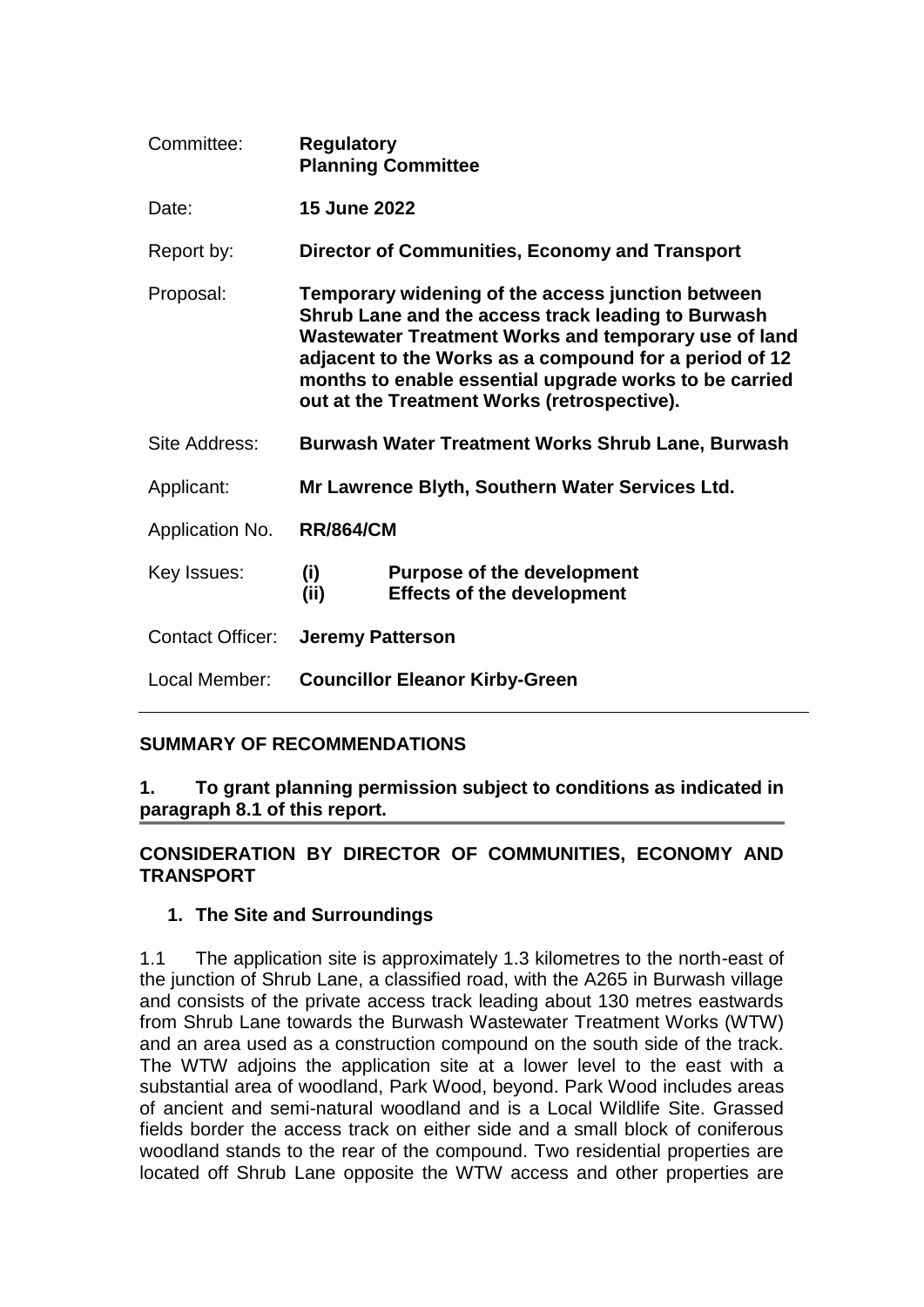present to the north and south of the access along the Lane. The whole area is within the High Weald Area of Outstanding Natural Beauty (AONB).

# **2. The Proposal**

2.1 The applicant is currently upgrading the WTW, which involves development that does not require express planning permission. However, to facilitate this development, works are required that do require planning permission, for which the applicant is seeking retrospective approval, namely: (i) the temporary widening of the junction of the site access with Shrub Lane for a further period of 12 months to allow construction vehicles to enter and leave the site safely, and (ii) the temporary change of use of part of a grassed field on the south side of the access track to a temporary construction compound (approximately 600sqm in area), incorporating offices and plant, car parking and a turning space for large vehicles, also for a further period of 12 months. The applicant has indicated that the affected areas would be reinstated to their previous use and appearance when works to upgrade the WTW have been completed.

# **3. Site History**

3.1 A planning application (ref. RR/861/CM) was submitted in December 2021 seeking retrospective planning permission for similar temporary development to the current proposal but limited to a period of 6 months. However, it was withdrawn in March 2022, as the applicant identified that the temporary development was needed for a longer period due to additional works being required to be undertaken at the WTW.

# **4. Consultations and Representations**

- 4.1 Rother District Council raises no objections.
- 4.2 Burwash Parish Council has not submitted any observations.
- 4.3 Flood Risk Management ESCC raises no objections.
- 4.4 High Weald AONB Officer has not submitted any observations.
- 4.5 The Highway Authority raises no objections.
- 4.6 NatureSpace has not submitted any observations.

4.7 Other representations: Three residents have raised concerns, primarily on the grounds that the submitted Landscape Plan only allows for 12 replacement plants, which are a lot smaller than those which were removed, the proposed restored access alignment is not representative of the original, the reinstated bank should be properly retained, and the existing access gate should be set further back to accommodate large vehicles more easily off Shrub Lane.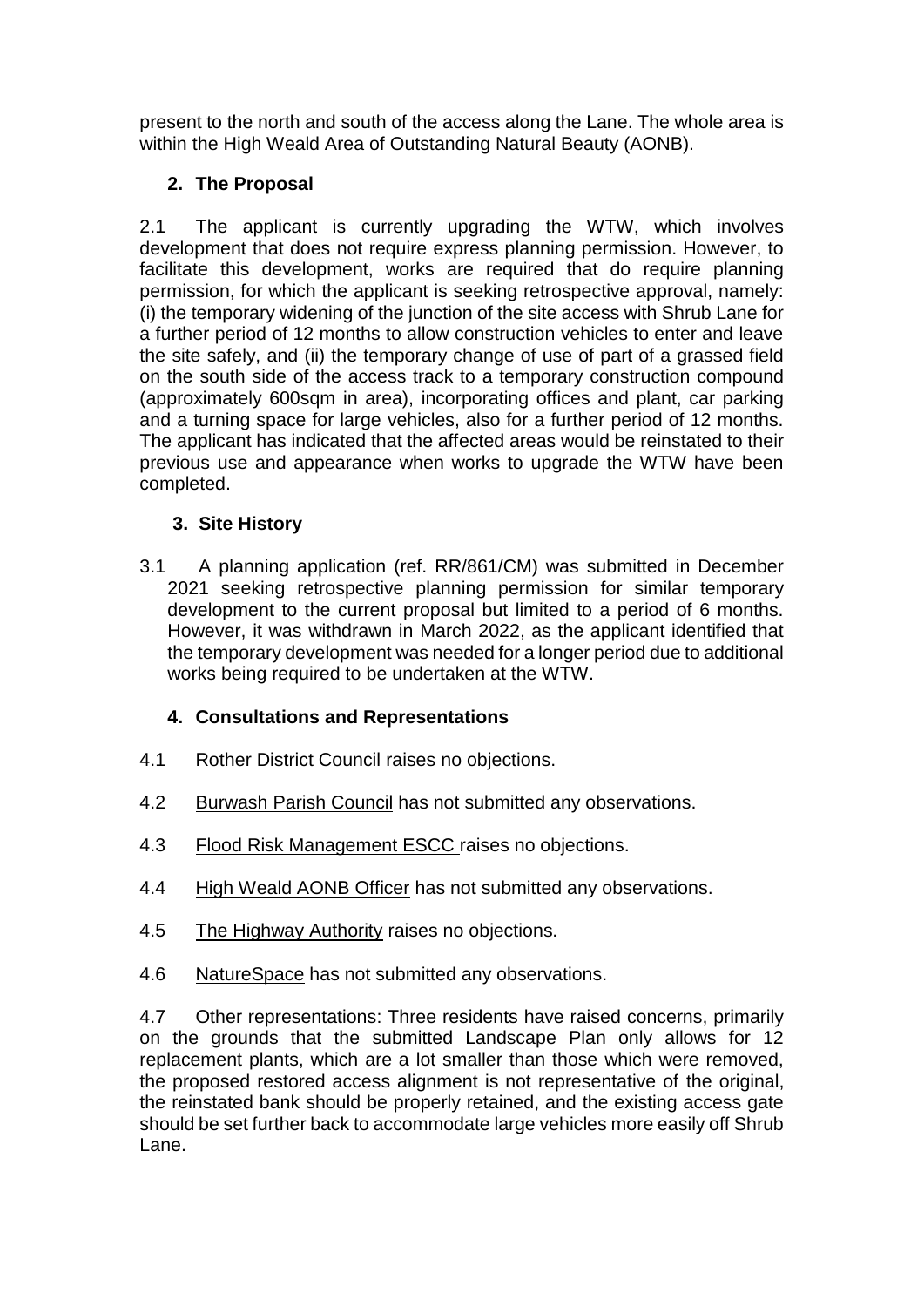#### **5. The Development Plan and other policies of relevance to this decision are:**

5.1 East Sussex, South Downs and Brighton & Hove Waste and Minerals Plan 2013: Policies: WMP10 (Management of wastewater and sewage sludge), WMP25 (General amenity), WMP26 (Traffic impacts) and WMP27 (Environment).

5.2 Rother District Local Plan Core Strategy 2014: Policy EN1 (Landscape stewardship).

5.3 Rother District Development and Site Allocations Local Plan 2019: Policy DEN2 (High Weald AONB).

5.4 The High Weald AONB Management Plan 2019-2024: Objective FH2 (Field and heath – hedgerows).

5.5 National Planning Policy Framework 2021: Part 15 (Conserving and enhancing the natural environment) is relevant.

# **6. Considerations**

### **Purpose of the development**

6.1 Under its Environmental Permit, the applicant has been required by the Environment Agency to upgrade the WTW to meet revised requirements for the control of iron and phosphorous levels in the final discharge effluent. Although these works now appear to have been carried out, the applicant has recently identified that additional works to better manage incoming flows during storm conditions are necessary to further minimise the risk of breaching the new iron and phosphorus limits. These works do not require express planning permission, as they benefit from being 'permitted development' under Part 13 (water and sewerage) of The Town and Country Planning (General Permitted Development) (England) Order 2015. However, the changes to widen the access and the works to construct the compound do require planning permission. The applicant considers these works are necessary to facilitate the upgrade of the WTW and in that respect, they are supported by Policy WMP10 of the Waste and Minerals Plan for development which contributes to meeting relevant environmental standards for wastewater treatment.

#### **Effects of the development**

6.2 As the applicant is seeking retrospective planning permission for the development, the works have therefore already taken place. The widening of the access to allow for less constrained movement of large vehicles and for greater visibility has resulted in the removal of part of the verge on the southern side of the access. As well as creating more space for vehicles, this development has also assisted in minimising mud deposition on Shrub Lane, which would have occurred if the verge had not been altered. However, the alterations have also resulted in the removal of part of a hedgerow.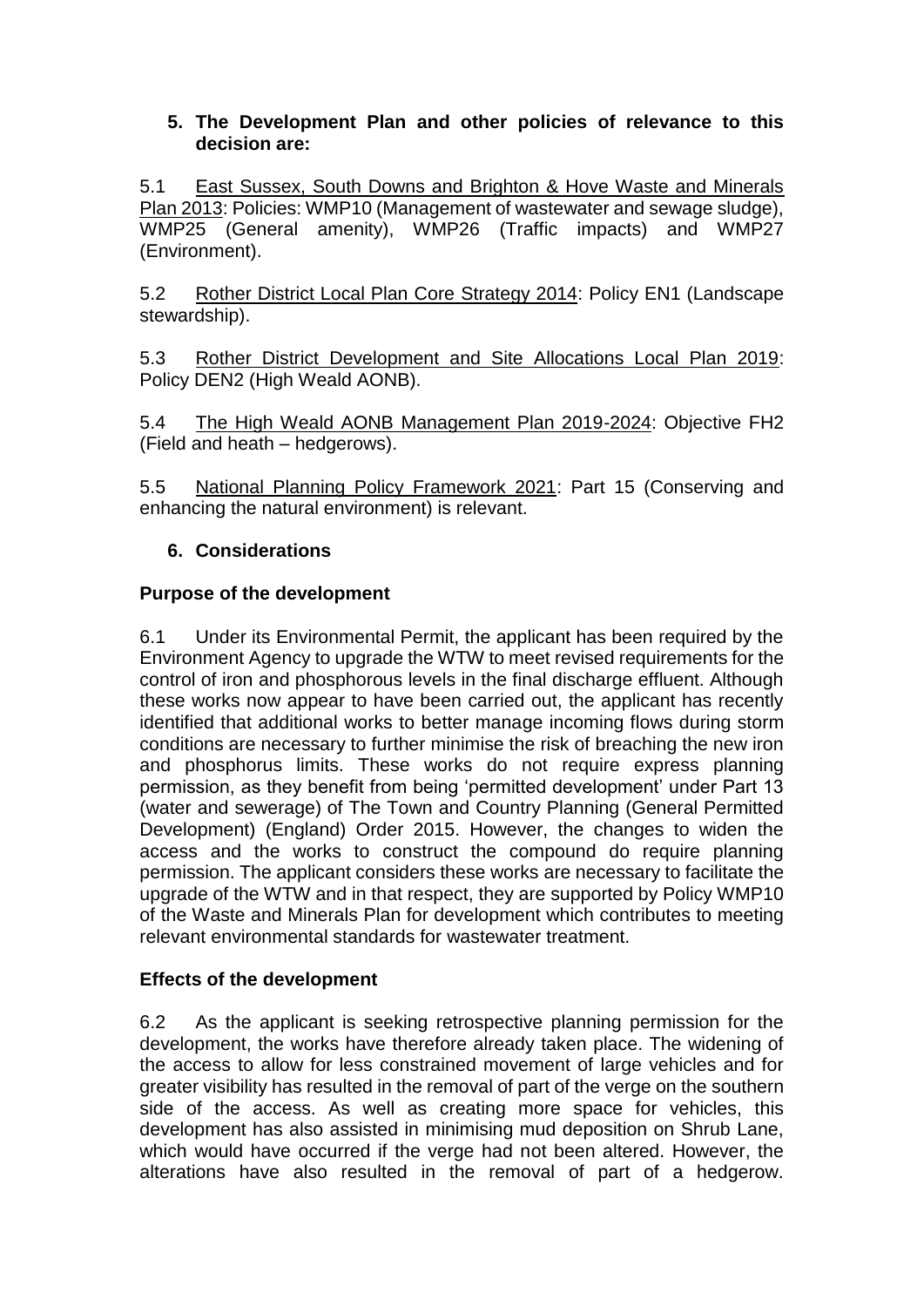Consequently, the applicant proposes to reinstate the verge to its original profile and re-plant it with trees/shrubs on completion of the works to the WTW, the details of which are set out in the submitted Landscape Plan. However, nearby residents have raised concerns on the proposed reinstatement of the access and the planting of the verge, noting that the proposed restored realignment would not be the same as the original and that only 12 trees/shrubs would be planted. Despite that, the proposed realignment of the access appears to accord with the original alignment and is considered to be acceptable. Similarly, although the proposed number of trees/shrubs may appear to be small, it is likely to be adequate for this site. However, no details have been provided on how the reinstated verge would be secured to avoid erosion and the submission of such details is recommended by condition. In terms of the compound, this is proposed to be reinstated to grassland in keeping with the rest of the field and is considered to be acceptable.

6.3 The widening of the access has also resulted in the need for temporary hard surfacing and its reconstruction will include part of the public highway. In order that these works are undertaken in accordance with the requirements of any licence, details of the reconstruction, including for drainage and surfacing, should be submitted for approval. Nearby residents have also noted that large vehicles overhang the access onto Shrub Lane if the site access gate is closed, thereby resulting in a potential hazard for other users of the Lane. It is uncertain whether this is a situation that has only occurred during the upgrade works or if it also occurs at other times. Although the applicant has indicated that a banksman will be present to manage vehicles at timed deliveries, this appears not to be current practice. Therefore, for safety and amenity reasons, a condition is recommended which requires that no stationary vehicles are permitted to overhang the access.

# **7. Conclusion and reasons for approval**

7.1 In accordance with Section 38 of the Planning and Compulsory Purchase Act 2004 the decision on this application should be taken in accordance with the Development Plan unless material considerations indicate otherwise.

7.2 The applicant is undertaking works to upgrade the Burwash WTW. To facilitate this, retrospective planning permission is sought for works to widen the junction of the access to the WTW with Shrub Lane and for a change of use to a small area of land for use as a construction compound for a further 12 months. The works to upgrade the WTW are permitted development, but the works to the access and construction compound require planning permission and as such, accord with Policy WMP10 of the East Sussex, South Downs and Brighton & Hove Waste and Minerals Plan 2013. However, the widening of the access has resulted in the removal of part of a verge and hedgerow on the southern side of the access, although the proposed restoration indicates that the verge will be reinstated, and replacement planting will be carried out. This is considered to be acceptable, although it is recommended that additional details should be required to secure a more robust restoration, including measures to secure the verge bank and works relating to the public highway.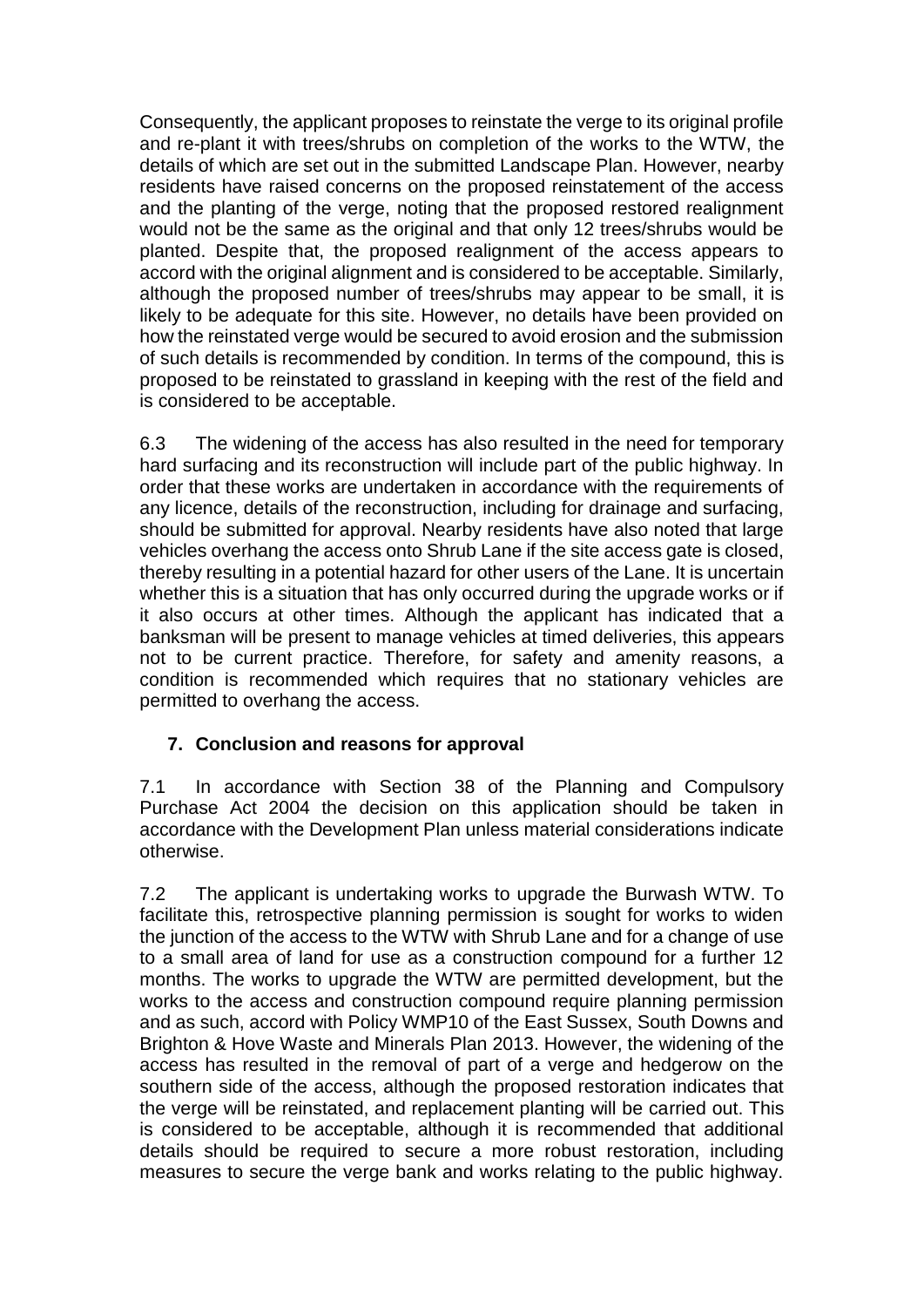Subject to these requirements, the development can be considered to be acceptable and not to conflict with policies which seek to protect the AONB, safeguard general amenity and provide for appropriate access arrangements, namely Policy EN1 of the Rother District Local Plan Core Strategy 2014, Policy DEN2 of the Rother District Development and Site Allocations Local Plan 2019, Policies WMP25, WMP26 and WMP27 of the East Sussex, South Downs and Brighton & Hove Waste and Minerals Plan 2013, Objective FH2 of the High Weald AONB Management Plan 2019-2024 and the provisions in Part 15 of the National Planning Policy Framework 2021.

7.3 In considering this planning application, the County Council has worked with the applicant in a positive and proactive manner. The Council has also sought views from consultees and neighbours and has considered these in preparing the recommendation. This approach has been taken positively and proactively in accordance with the requirement in the NPPF, and as set out in the Town and Country Planning (Development Management Procedure) (England) Order 2015.

7.4 There are no other material considerations and the decision should be taken in accordance with the Development Plan.

### **8. Recommendation**

8.1 To recommend the Planning Committee to grant planning permission subject to the following conditions:

1. The development hereby permitted shall be carried out in accordance with the drawings and document listed in the Schedule of Approved Plans.

Reason: For the avoidance of doubt and in the interests of proper planning.

2. No later than 30 June 2023 details of the following matters shall be submitted to the Director of Communities, Economy and Transport for approval in writing:

(i) Measures to secure the reconstruction of the verge bank on the southern side of the access to avoid erosion;

(ii) Measures for the reconstruction of the affected part of the public highway and its interface with the Treatment Works' access track, including surfacing and retention of existing gully drains;

(iii) Provision of a timetable for the reconstruction works in (i) and (ii) above and the planting of the verge bank, together with the restoration of the area of the temporary compound; and

(iv) A brief report for each year of the 5-years maintenance plan, as set out in the Landscape Plan, to be submitted before the end of each calendar year, outlining the progress of the planting carried out.

The approved details shall be carried out in full and shall be undertaken jointly with the approved Landscape Plan.